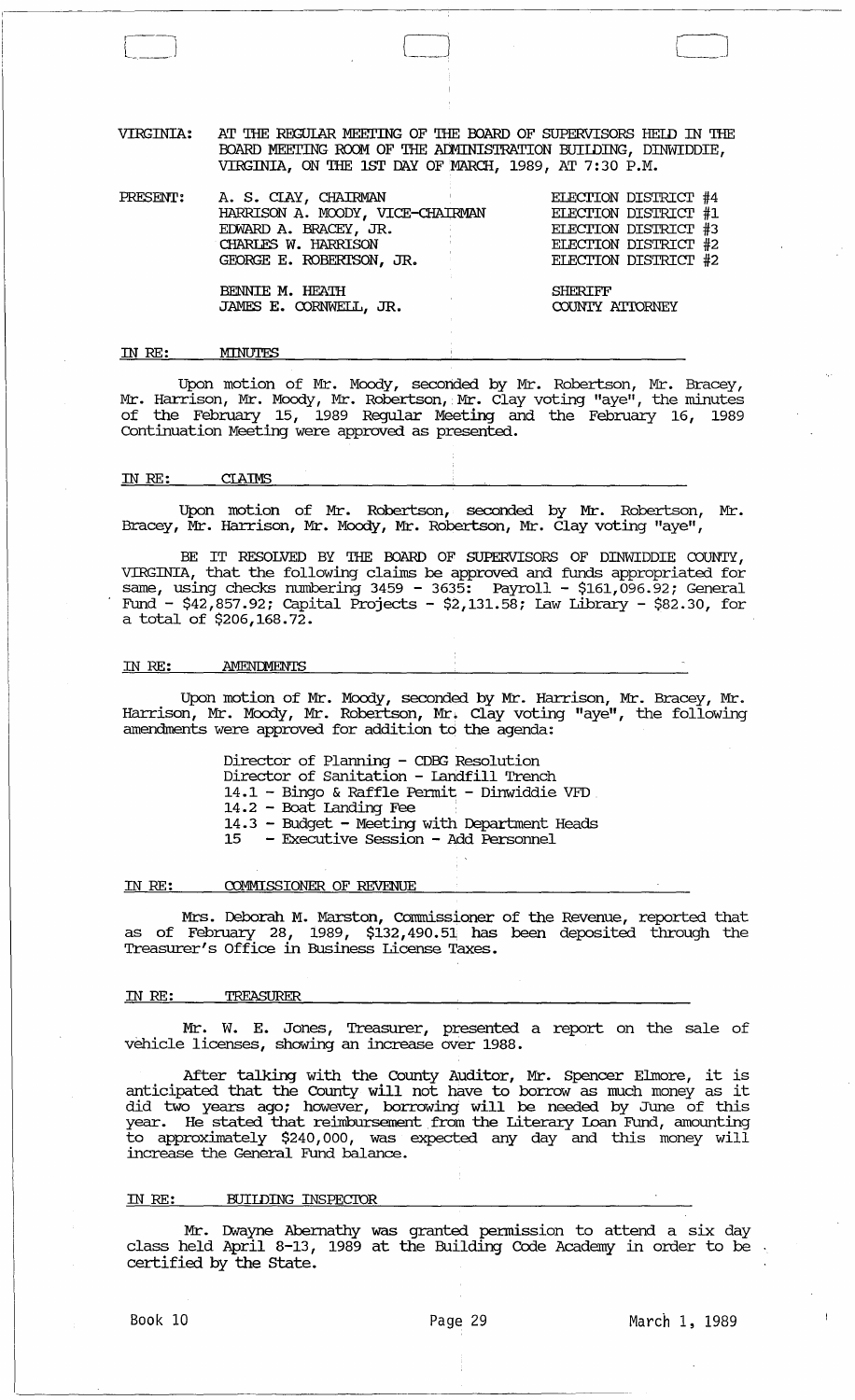IN RE: EXTRACT

# COMMUNITY DEVELOPMENT BLOCK GRANT APPLICATION --RESOLUTION FOR TEX-ARK JOIST COMPANY, INC.

Upon motion of Mr. Robertson, seconded by Mr. Moody, Mr. Bracey, Mr. Harrison, Mr. Moody, Mr. Robertson, Mr. Clay voting "aye", the following resolution approving the submission of a proposal by the Dinwiddie County Board of Supervisors to the Commonwealth of Virginia,<br>Department of Housing and Community Development, for a Community<br>improvement grant under the Community Development Block Grant Program and<br>authorizing was adopted:

WHEREAS, the 1981 amendments to the Housing and Community<br>Development Act of 1974 provided for a State option to administer the<br>nonentitlement portion of the Community Development Block Grant Program; and

WHEREAS, the Virginia Department of Housing and Community Development published a Fund Distribution Plan that outlined the proposed allocation of Community Development Block Grant funds in Virginia for<br>fiscal year 1989; and

WHEREAS, Community Improvement Grants will provide funds to<br>eligible Virginia local governments, on a competitive basis, to assist<br>local governments in increasing business and employment opportunities,<br>conserving and impro availability and adequacy of community facilities; and

WHEREAS, it has been determined that Dinwiddie County is eligible to apply for fiscal year 1989 Community Improvement Grant funds; and

WHEREAS, economic growth and the creation of jobs is essential for Dinwiddie County's continued economic well-being; and

WHEREAS, Tex-Ark Joist, Inc. is planning to locate a facility in Dinwiddie County; and

WHEREAS, the existing water and sewer system needs to be extended to serve the Tex-Ark Joist facility; and

WHEREAS, the Dinwiddie County Board of Supervisors complied with the citizen participation requirements by conducting two public hearings;<br>one on February 15, 1989 to receive input regarding community development<br>needs, and the second on March 1, 1989 to receive input regarding a proposal for Community Improvement funds.

NOW THEREFORE BE IT RESOLVED that the Board of Supervisors of Dinwiddie County, Virginia does hereby agree to submit an application to the Virginia Department of Housing and Community Development requesting \$648,800 under its Community Improvement Grant Program which will be used to cover administrative costs; and

BE IT FURTHER RESOLVED that the Board of Supervisors of Dinwiddie BE IT FURTHER RESOLVED that the Board of Supervisors of Dimensional County, Virginia, has commitments of other funds for use toward the completion of the Industrial Site Development Project to include \$200,000 from the Ra

BE IT FURTHER RESOLVED by the Board of Supervisors of Dinwiddie County, Virginia, that the planned relocation of the Tex-Ark Joist, Inc. facility will include the relocation of 50 existing jobs and the creation<br>of 200 new jobs, 160 of which are projected to be made available to persons with low to moderate incomes; and

BE IT FURTHER RESOLVED that the Board of Supervisors of Dinwiddie County, Virginia, hereby authorizes the County Administrator to sign the application on behalf of the Board of Supervisors and submit all appropriate documentation.

 $\varphi$  -size  $\varphi$  over

ل الجام المعا

DIRECTOR OF SANITATION - AWARD OF BID FOR NEW TRENCH IN RE:

Amended MARCH 7, 1989

where we may  $\mathcal{C}_{\mathcal{M}}$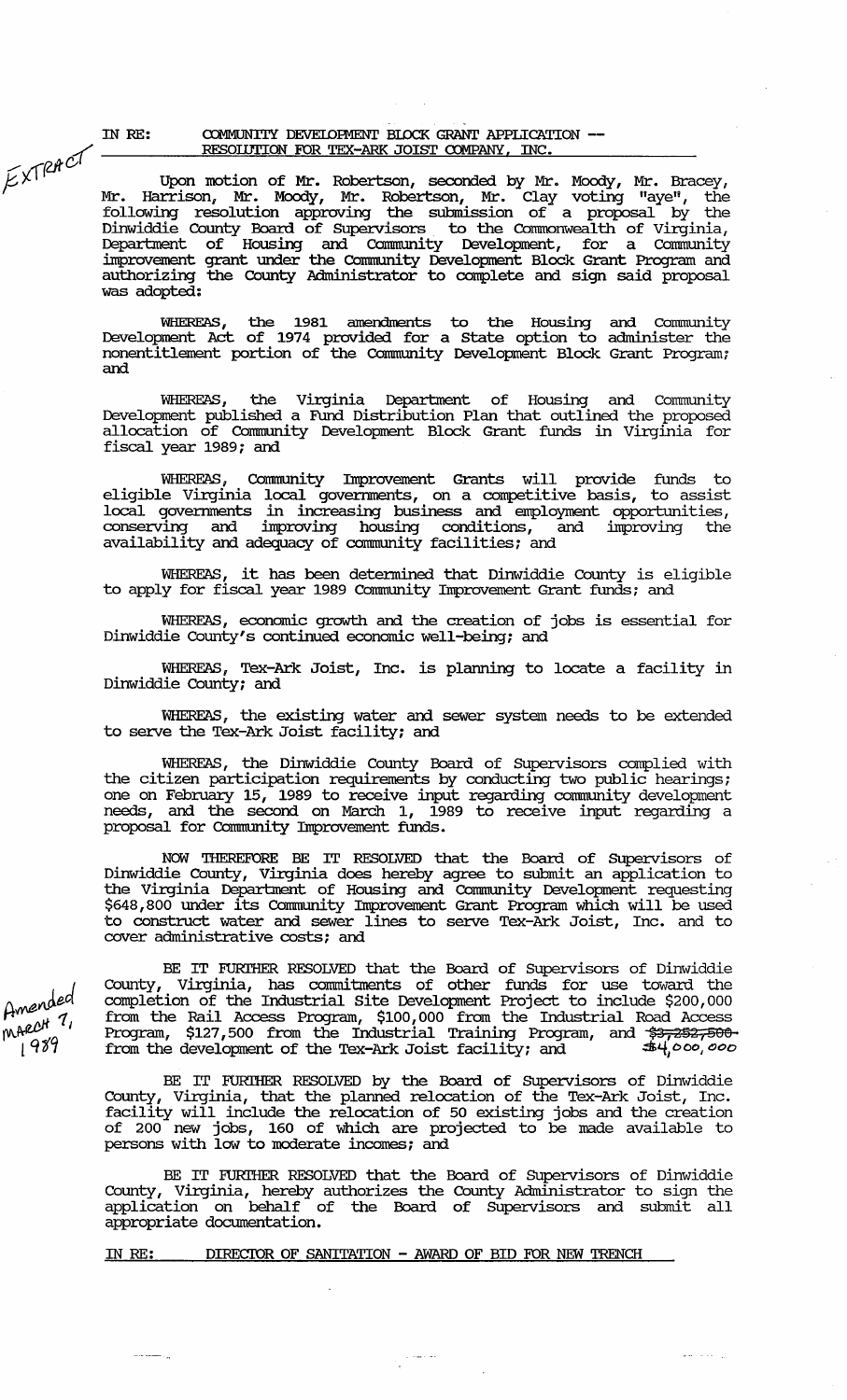Mr. "Spike" Wells, Acting Director of Sanitation, presented four bids obtained for digging an approxinate 12,000 cubic yard trench needed at the Landfill. Work will begin as soon as the weather permits:

Anggapakenas

 $\mathcal{H}_{\mathcal{O}_{\mathcal{F}}^{\mathcal{G}}_{\mathcal{F}}}$ 

一起传

| Richard L. Crowder Construction, Inc. |  | $-$ \$1.41/CY |
|---------------------------------------|--|---------------|
| Horace A. Davis                       |  | $-$ \$1.60/CY |
| R. Garland Davis & Sons, Inc.         |  | $-$ \$2.00/CY |
| William D. Bowen                      |  | $-$ \$2.00/CY |

Upon motion of Mr. Bracey, seconded by Mr. Harrison, Mr. Bracey, Mr. Harrison, Mr. Moody, Mr. Robertson, Mr. Clay voting "aye",

BE IT RESOLVED BY THE BOARD OF SUPERVISORS OF DINWIDDIE COUNTY, VIRGINIA, that Mr. Richard L. Crowder is awarded the bid to dig an approximate 12,000 cubic yard trench at the Landfill at a cost of \$1.41 per cubic yard, including minor clearing.

# IN RE: VIRGINIA DEPARIMENT OF TRANSFORTATION

-----------~-

[-}

The following areas were brought to the attention of Mr. MacFarland Neblett, Resident Engineer:

Steve Burton advised the Board that the dust on Rt. 674, a dirt road, was causing a problem with his tobacco. He has been advised that in the future, some tobacco buyers will pass over dirty tobacco. He said the Extension Office did not recommend calcium chloride as this would kill the crops due to the slope of the land and because there are no ditches on his property. He presented a petition from residents on the road requesting the road be paved. Mr. Neblett was instructed to have a traffic count and report back to the Board.

2. Mr. Clay presented a petition of 125 names requesting linprovements to Route 619. 'One section of Route 619 is already in the six-year plan.

3. A speed zone study on Route 619 from Route 626 to Route 734 was requested.

4. Regarding the deep ditches and narrow width of Route 613 that has been brought up previously because of several accidents, Mr. Neblett advised the Department of Highways is working on obtaining the necessary 30-ft. right-of-way. Mr. Bracey requested Mr. Neblett to notify Mr. John stewart of the status.

### IN RE: FUBLIC HEARING -- A-89-4 -- SMOKE DETECTOR

Mr. Jim Cornwell advised there. was a problem with the advertising of this public hearing; therefore, the action and the public hearing were postponed until March 15, 1989. Due to the fact there had been some advertisement, the public was invited to speak. No one spoke at this time.

# IN RE: ... PUBLIC HEARING -- SALE OF SCHOOL PROPERTY

'Ibis being the time and place as advertised in the Progress-Index Newspaper on Monday February 13 and 20, 1989, for the Board of Supervisors to conduct a Public Hearing to consider the sale of surplus school property. The Dinwiddie School Board has declared as surplus a small parcel of real estate (.211 acres) adjoining Dinwiddie Elementary School and requested the Board to transfer this parcel to Smyrna Baptist Church for the sum of \$2,500.

Mrs. Gloria Bain spoke in favor of selling the property. No one spoke in opposition.

Upon motion of Mr. Bracey, seconded by Mr. Robertson, Mr. Bracey, Mr. Harrison, Mr. Moody, Mr. Robertson, Mr. Clay voting "aye",

NOW THEREFORE BE IT RESOLVED BY 'mE OOARD OF SUPERVISORS OF DINWIDDIE COUNTY, VIRGINIA, that .211 acres of real estate declared surplus by the Dinwiddie County School Board, being situated in Rowanty

EXTRACT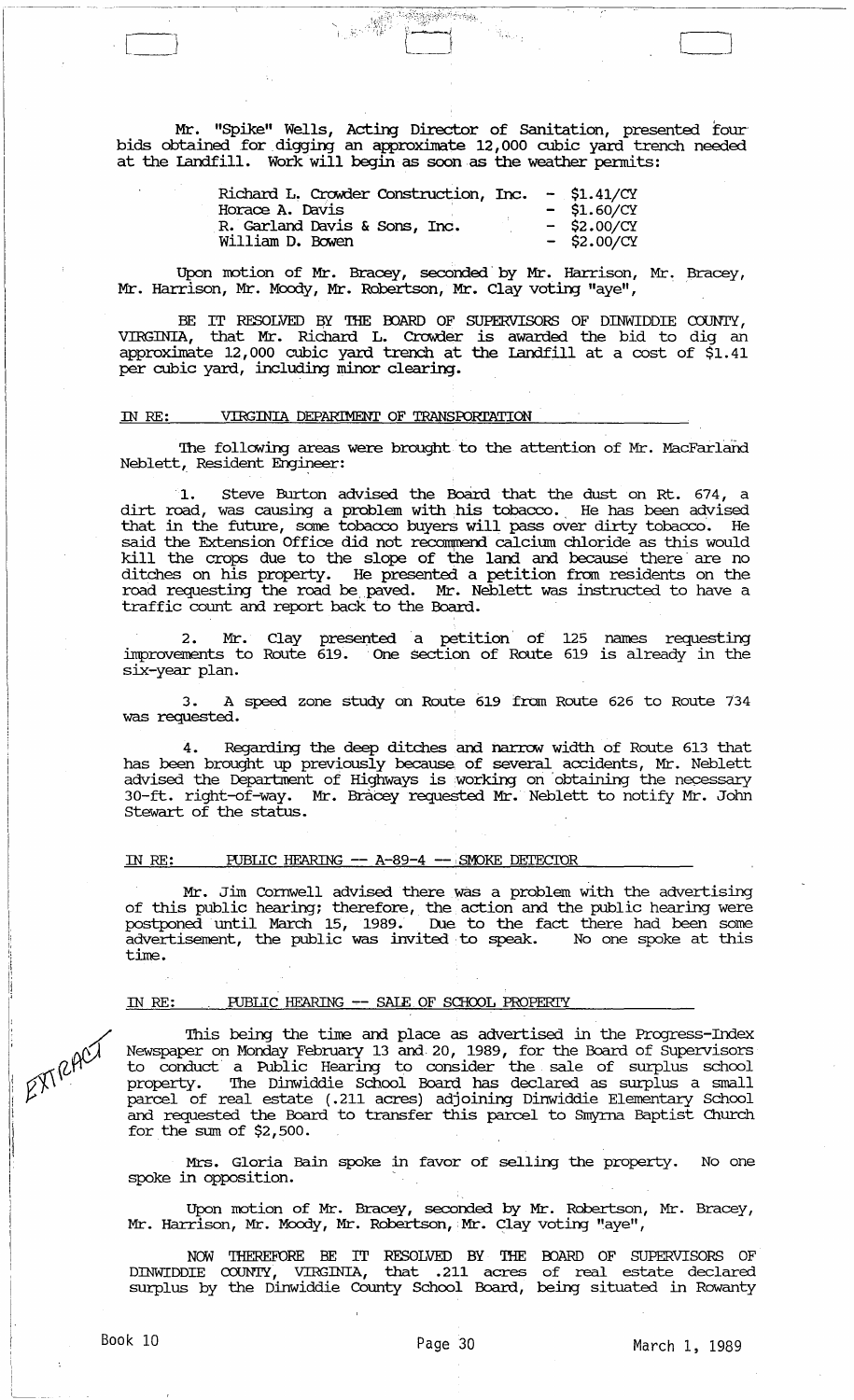District, being a part of the Dinwiddie Elementary School property is hereby transferred to Smyrna Baptist Church for the sum of \$2,500; and

BE IT FURIHER RESOLVED BY THE BOARD OF SUPERVISORS OF DINWIDDIE a::>UNTY, VIRGINIA, that upon sale of the property, the right be reserved to the School Board to remove the desired amount of the contents in the building and the materials in the structure currently on the land; and

BE IT FURIHER RESOLVED BY THE BOARD OF SUPERVISORS OF DINWIDDIE COUNTY, VIRGINIA that the net proceeds of \$2,500 from the said sale of the property be reappropriated to the School Board for the construction of a storage facility in place of the shed now located on the premises of said property.

# IN RE: DINWIDDIE/PRINCE GEORGE COUNTY BOUNDARY LINE

Mr. George Hobbs again appeared before the board questioning the proposed relocation of the 1901 boundary line between Dinwiddie and Prince George County.

Upon motion of Mr. Bracey, seconded by Mr. Harrison, Mr. Bracey, Mr. Harrison, Mr. Moody, Mr. Robertson, Mr. Clay voting "aye", action on the Dinwiddie/Prince George County Boundary Line was postponed.

The following were appointed to meet with Mr. Hobbs and representatives of Rouse-sirine Associates, in an effort to resolve some of the questions he raised: Mr. Bracey, Mr. Clay and Mrs. Quesenberry. Mr. Steve McBride - County Engineer for Prince George County, as well as members of the Prince George Board of Supervisors are also invited.

# IN RE: PIANNING TECHNICIAN

Upon motion of Mr. Robertson, seconded by Mr. Harrison, Mr. Bracey, Mr. Harrison, Mr. Moody, Mr. Robertson, Mr. Clay voting "aye",

BE IT RESOLVED BY THE BOARD OF SUPERVISORS OF DINWIDDIE COUNTY, VIRGINIA, that Mr. John Clarke be appointed as Planning Technician, at a beginning salary of \$15,163.20, which is Grade 14, step 1A of the County salary scale, effective March 6, 1989.

# IN RE: SPECIAL ENTERTAINMENT PERMIT PErERSBURG JAYCEES ANNUAL PIG-NIC - 1989

Mrs. Wendy Quesenberry, Interim County Administrator, presented an application for a Special Entertainment Pennit for the Petersburg Jaycees Annual Pig-Nic to be held Wednesday, April 26, 1989 at the Petersburg-Dinwiddie Airport. There being no changes from the previous applications, she recommended approval of this request.

Upon motion of Mr. Bracey, seconded by Mr. Robertson, Mr. Bracey, Mr. Harrison, Mr. Moody, Mr. Robertson, Mr. Clay voting "aye" , the application for a Special Entertainment Pennit for the Petersburg Jaycees Annual Pig-Nic to be held April 26, 1989 was approved with the conditions stated therein.

## IN RE: AProIN'IMENT - DINWIDDIE INDUSTRIAL DEVELOPMENT AUTHORITY:'

Mr. Harrison nominated Dr. Louis C. Blazek, Mr. Robertson seconded the motion. Upon motion of Mr. Robertson, seconded by Mr. Harrison, Mr. Bracey, Mr. Harrison, Mr. Moody, Mr. Robertson, Mr. Clay voting "aye", the nominations were closed.

Upon motion of Mr. Harrison, seconded by Mr. Robertson, Mr. Bracey, Mr. Harrison, Mr. Moody, Mr. Robertson, Mr. Clay voting "aye".

BE IT RESOLVED BY 'IHE OOARD OF SUPERVISORS OF DINWIDDIE COUNTY, VIRGINIA, that Dr. Louis C. Blazek be appointed to the Dinwiddie Industrial Development Authority to fill the vacancy due to the death of Mr. J. P. Derby, with the tenn expiring February 5, 1991.

 $\label{eq:2} \begin{array}{c} \mathcal{L}_{\text{max}}(\mathcal{L}_{\text{max}}) = \mathcal{L}_{\text{max}}(\mathcal{L}_{\text{max}}) \\ \mathcal{L}_{\text{max}}(\mathcal{L}_{\text{max}}) = \mathcal{L}_{\text{max}}(\mathcal{L}_{\text{max}}) \end{array}$ 

 $\angle$  $kT^{RH}$ 

/.  $\alpha$ u $\sim$  $\mathcal{O}^{\left(\right|\nu\right)}$ 

 $E\times T^{RAC}$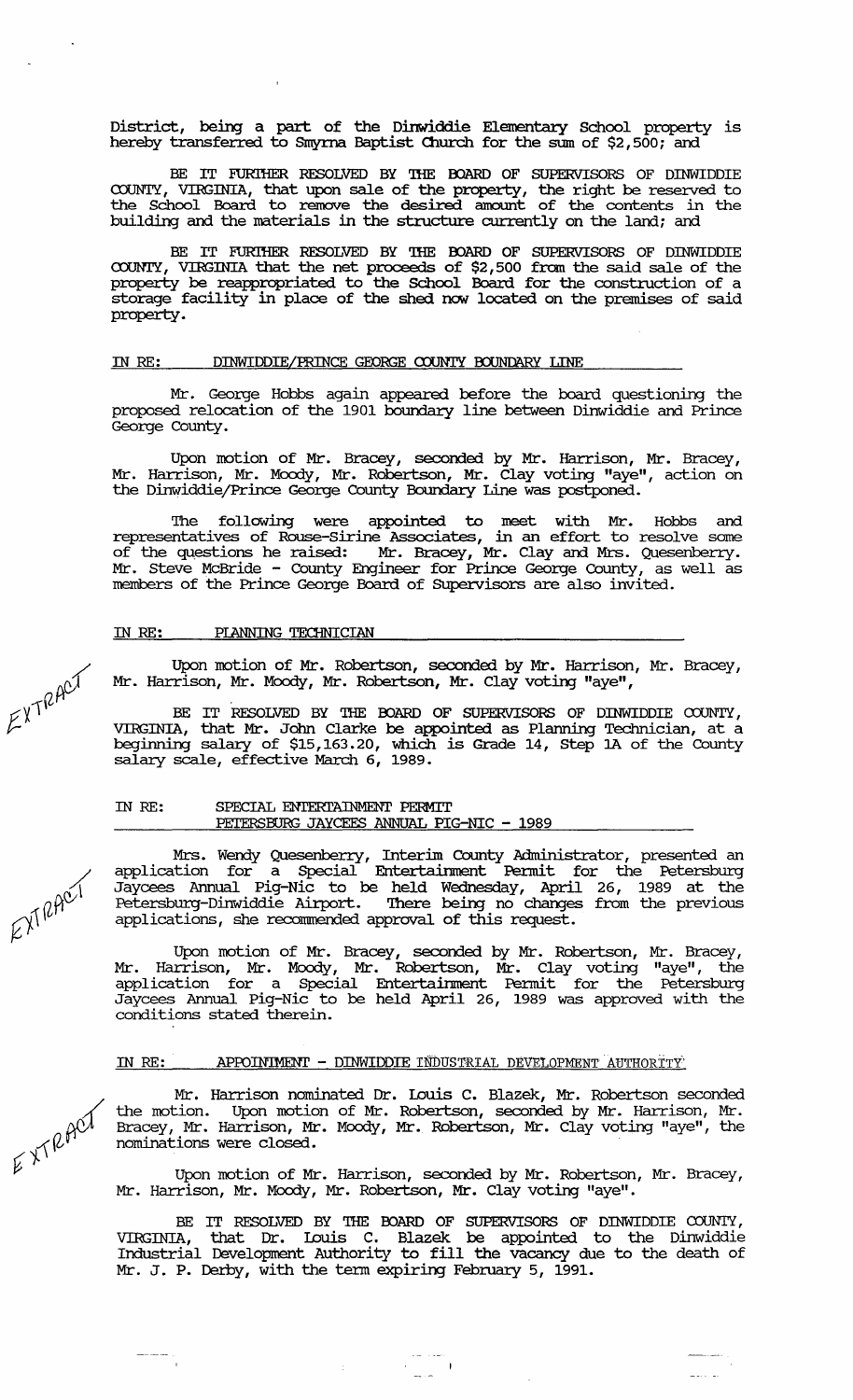#### IN RE: RESOLUTION OF APPRECIATION

Upon motion of Mr. Robertson, seconded by Mr. Harrison, Mr. Bracey, Mr. Harrison, Mr. Moody, Mr. Robertson, Mr. Clay voting "aye", the County Administrator was instructed to prepare a resolution to present to Mr. Derby's family showing appreciation for his long and dedicated service on the Dinwiddie Industrial Development Authority.

t\_J iJ

#### ill RE: TIE BREAKER

Mr. Jim Cornwell, County Attorney, advised at the present time the County does not have a Tie Breaker. He referred to Section 15.1-535 of the COOe of Virginia, "In the event the governing body fails to decide on the method of designating a tie breaker or whether to have a tie breaker, a tie breaker shall be designated by the court." He stated the Board might want to consider a resolution whether to have a tie breaker or not to avoid a decision being nade for them' by the Court. Mr. Clay and Mr. Harrison expressed opposition to the tie breaker.

Upon motion of Mr. Harrison, seconded by Mr. Bracey, Mr. Bracey, Mr. Harrison, Mr. Moody, Mr. Robertson, Mr. Clay voting "aye",

BE IT RESOLVED BY THE BOARD OF SUPERVISORS OF DINWIDDIE COUNTY, VIRGINIA that this Board does not wish to have a tie breaker appointed or elected or designated by the court.

#### IN RE: APPOMATIOX REGIONAL LIBRARY BOOKMOBILE DAY

Mrs. Wendy Quesenberry, Interim County Administrator, advised the <br>
/ Appomattox Regional Library has a new bookmobile and would like to bring  $\text{EVALU}$  it to the County to let everyone see it and use it.<br> $\text{EVALU}$ 

 $\text{K}\text{K}^{\text{H}}$  Upon motion of Mr. Bracey, seconded by Mr. Robertson, Mr. Bracey,  $\not\!\!L^{p,q}$  Mr. Harrison, Mr. Moody, Mr. Robertson, Mr. Clay voting "aye",

> . BE IT RESOLVED BY THE BOARD OF SUPERVISORS OF DINWIDDIE COUNTY, VIRGINIA, that April 5, 1989, is designated as Appomattox Regional Library Bookmobile Day.

# IN RE: BINGO & RAFFLE PERMIT -- DINWIDDIE VOLUNTEER FIRE DEPT.

Upon motion of Mr. Harrison, seconded by Mr. Bracey, Mr. Bracey, Mr. Harrison, Mr. Moody, Mr. Robertson, Mr. Clay voting "aye",

BE IT RESOLVED BY THE BOARD OF SUPERVISORS OF DINWIDDIE COUNTY, VIRGINIA, that the following resolution be adopted:

WHEREAS, Dinwiddie Volunteer, Fire Department has submitted an application for a Bingo and Raffle Permit for Calendar Year 1989; and

WHEREAS, Dinwiddie Volunteer Fire Department meets the requirements as set out in Section 18.2-340.10 of the COOe of Virginia and has paid the Ten Dollar (\$10.00) application fee.

NOW THEREFORE BE IT RESOLVED BY THE BOARD OF SUPERVISORS OF DINWIDDIE COUNTY, VIRGINIA, that Dinwiddie Volunteer Fire Department be granted a Bingo and Raffle Permit for the calendar Year 1989.

# IN RE: LAKE CHESDIN BOAT LANDING FEE

Mrs. Wendy Quesenberry, Interim County Administrator, asked the Board if they desired to consider raising the season pass for parking at the Lake Chesdin Boat landing. '!his would allow the individual operating the boat landing to cover the cost of the business license.

Mrs. Quesenberry was instructed to work with the Virginia Game & Inland Fisheries to obtain pennission to raise the season pass for the lake Chesdin Boat landing fram \$20.00 to \$25.00, and to also check with Virginia Power to' detennine the cost of running electric service to the

EXTRACT